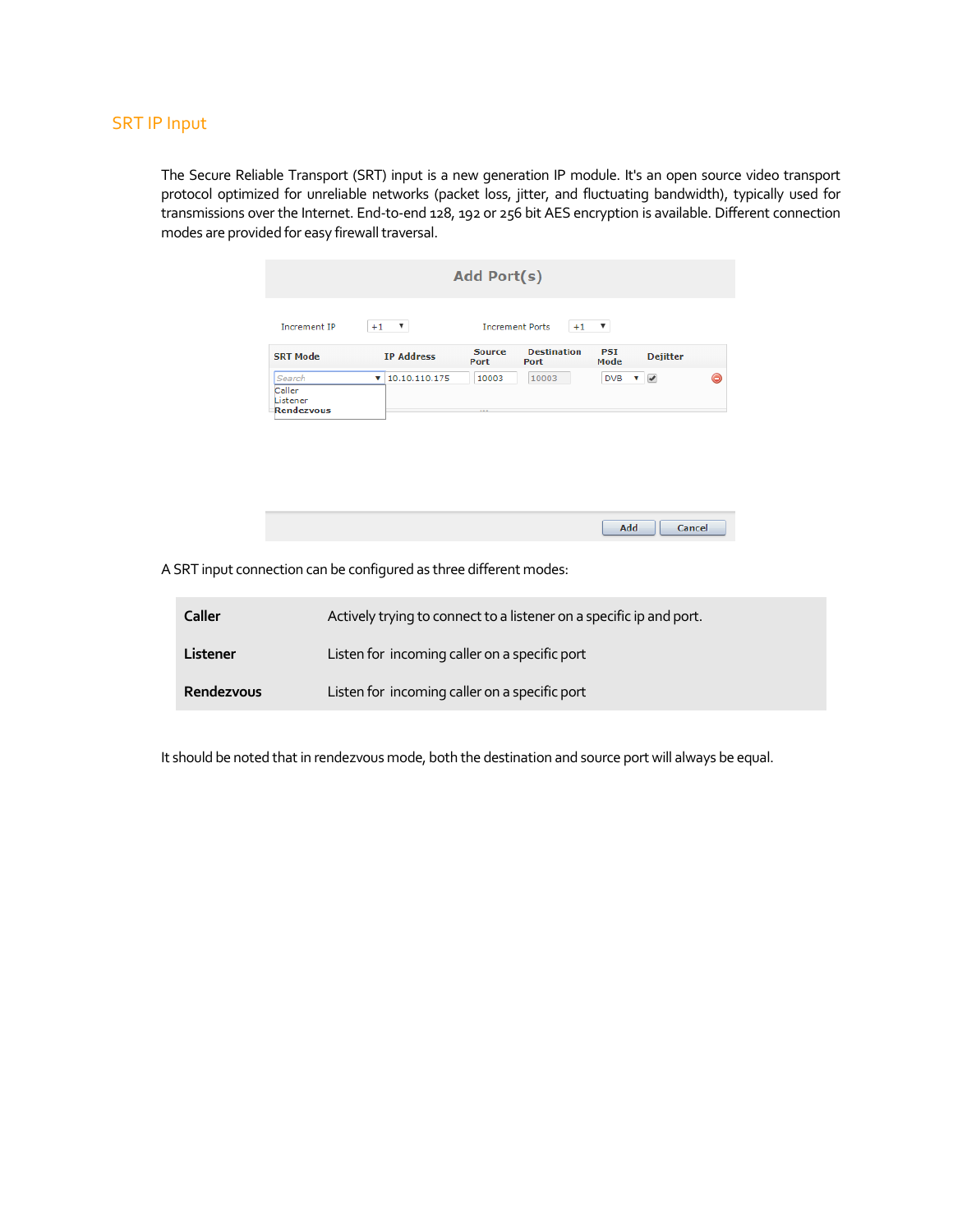|                     |                                                                                                      | <b>Edit Port 5:2</b>                                   |
|---------------------|------------------------------------------------------------------------------------------------------|--------------------------------------------------------|
| Port                | Name<br>PSI Mode                                                                                     | <b>DVB</b><br>v                                        |
| <b>Connection</b>   | SRT Mode<br><b>IP Address</b><br>Source Port<br><b>Destination Port</b>                              | Rendezvous<br>۷<br>10.10.110.174<br>10002<br>10002     |
| <b>SRT Settings</b> | <b>Encryption Mode</b><br>Passphrase<br>Receive Latency                                              | O <sub>n</sub><br>v<br><br>120<br>ms                   |
| <b>Dejitter</b>     | $\blacktriangleright$ PCR<br>CBR if transparent<br>Preferred PCR PID<br>Reduced input<br>buffer size | $\overline{\mathscr{L}}$<br>m<br>$\ast$<br>$\Box$<br>┓ |

The features presented here are as following:

| Mode                    | Select SRT mode: Caller, Listener or Rendezvous                                    |  |
|-------------------------|------------------------------------------------------------------------------------|--|
| <b>IP Address</b>       | Specify the IP address                                                             |  |
| <b>Source Port</b>      | This will be the port from which SRT will send video data                          |  |
| <b>Destination Port</b> | Select port which SRT should try to connect to                                     |  |
| Encryption              | Type of encryption: ON or OFF                                                      |  |
| Passphrase              | The password. Minimum length is 10 characters                                      |  |
| Receive latency         | Set the latency buffer. Gives time to the SRT to do retransmission on lost packets |  |

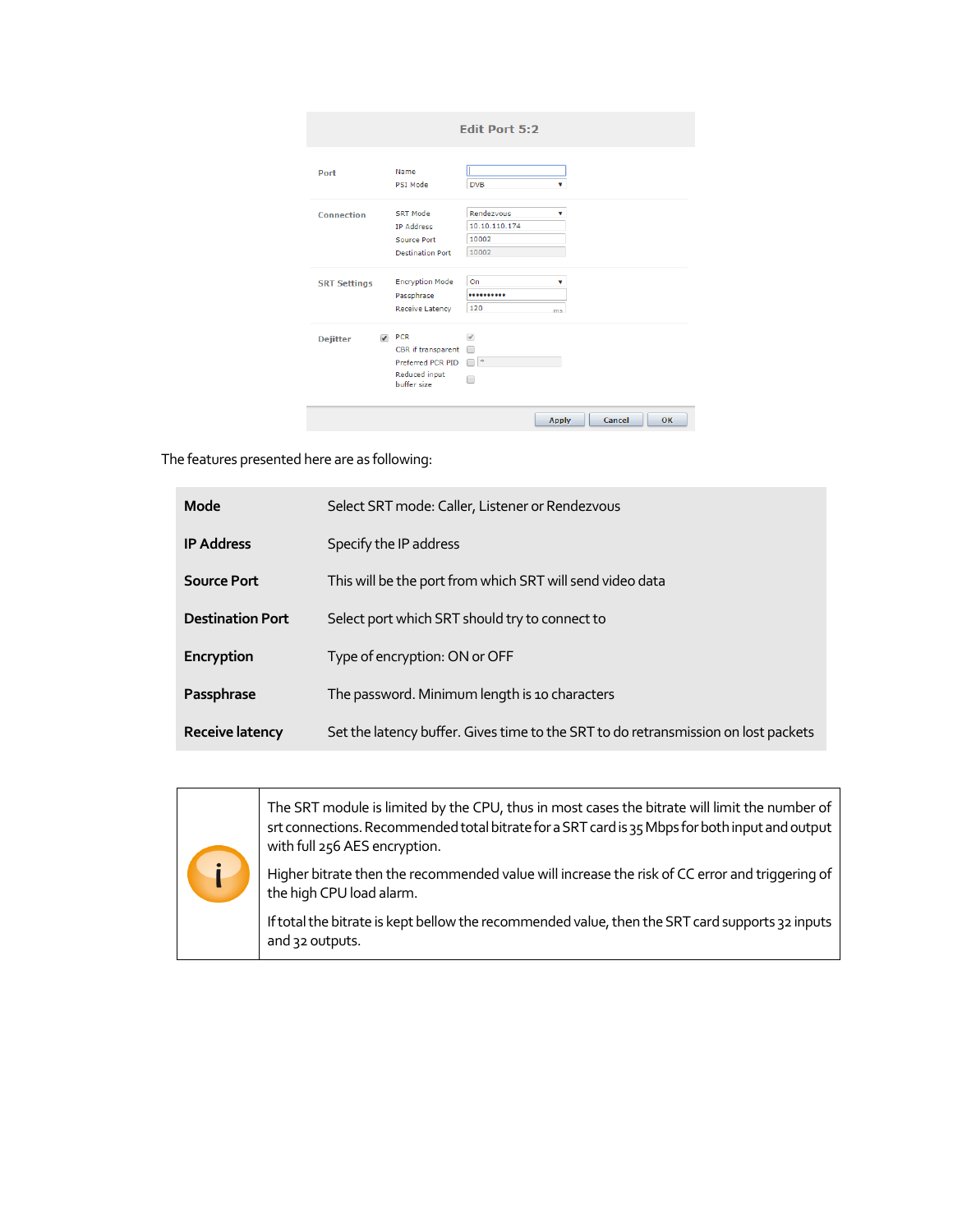## SRT IP Output Module

|                             |                                                                         | <b>Edit Settings</b>                                   |                                   |                                 |
|-----------------------------|-------------------------------------------------------------------------|--------------------------------------------------------|-----------------------------------|---------------------------------|
|                             | Service<br>Components                                                   | Scrambling<br><b>Transport</b>                         | <b>SRT Settings</b><br><b>EMM</b> | <b>HbbTV Apps</b><br><b>PSI</b> |
| <b>SRT Settings</b>         | SRT Mode<br>IPv4/IPv6 Address<br>Source Port<br><b>Destination Port</b> | Rendezvous<br>▼<br>10.10.110.173<br>10002              |                                   |                                 |
| <b>Encryption</b>           | Encryption<br>Passphrase                                                | <b>AES 128</b><br>۳.<br>admin12345                     |                                   |                                 |
| <b>Transmission</b><br>data | Peer latency<br>Payloadsize<br>packets/frame                            | o<br>ms<br>$\overline{7}$<br>$\boldsymbol{\mathrm{v}}$ | <b>Receive latency</b>            | 120<br>ms                       |
| <b>Advanced</b>             | <b>TTL</b><br>Overhead bandwidth                                        | 64<br>25<br>$\frac{9}{6}$                              | <b>TOS</b>                        | 184                             |
| Output<br><b>Redundancy</b> | Activate to enable output redundancy                                    |                                                        |                                   |                                 |
|                             |                                                                         |                                                        |                                   | Cancel<br>Ok<br><b>Apply</b>    |

For SRT output modules, the SRT settings tab is shown below:

## SRT Settings:

|                   | <b>SRT Mode</b>               | Select SRT mode: Caller, Listener or Rendezvous                                        |  |  |
|-------------------|-------------------------------|----------------------------------------------------------------------------------------|--|--|
| <b>IP Address</b> |                               | Specify the IP address                                                                 |  |  |
|                   | <b>Source Port</b>            | This will be the port from which SRT will send video data                              |  |  |
|                   | <b>Destination Port</b>       | Select port which SRT should try to connect to                                         |  |  |
|                   | Encryption:                   |                                                                                        |  |  |
|                   | Encryption                    | Select encryption options: AES128, AES192, AES 256                                     |  |  |
|                   | Passphrase                    | The password. Minimum length is 10 characters                                          |  |  |
|                   | Transmission Data:            |                                                                                        |  |  |
|                   | Peer latency                  | Set the minimum latency for the peer                                                   |  |  |
|                   |                               |                                                                                        |  |  |
|                   | <b>Receive latency</b>        | Set the latency buffer. Gives time to the SRT to do retransmission on lost<br>packets. |  |  |
|                   | Payload size<br>packets/frame | Number of MPEG TS packets in each transmission                                         |  |  |

Advanced: